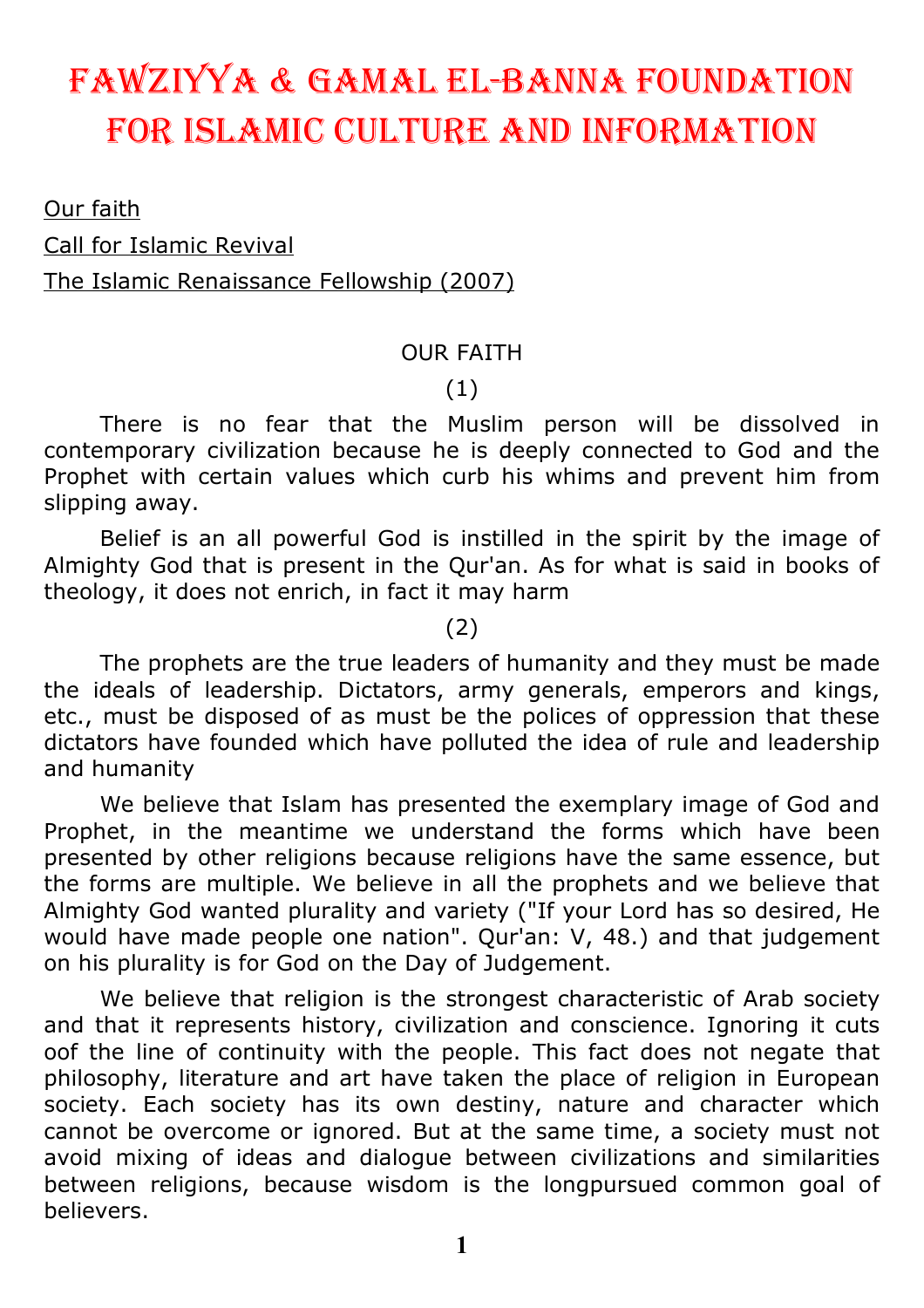We believe in the dignity of man and that God bestowed this on all descendants of Adam. No power can deprive them of this dignity for it covers all of Humanity -men and women, black and white, rich and poor, etc. The Qur'an shows a symbol of this dignity when the angels bowed down to Adam and the force of nature was placed at his disposal

Human dignity must be at the root of all social, economic and political policies and anything which threatens human dignity, whether in body or in soul, must be completely forbidden

Since Islam has exceeded in number and kind, the international agreements of human rights, the least that should be done is the immediate implementation of these agreements

(4)

Since the Qur'an gave the reason for the angels bowing down to Adam as his ownership of the knowledge which distinguishes him from other creatures and which saves him from superstition, the knowledge must be the main aim of Muslims. Every Islamic regime must spread culture and knowledge, open the way for them and prepare all the means which facilitate contemporary knowledge and skills to the masses. We cannot enter the 21st century with basic illiteracy

(5)

We believe in freedom of thought. It is the basis for all advancement. Nothing must stand in its way. The response to ideas that contradict the articles of faith must be through words, not through confrontation, terrorism or takfir (declaring someone a non-believer). There is no contradiction between complete freedom of thought and religion because religion is built on belief

There is no belief without conviction. This can only exist in an environment which allows liberal examination and pious scrutiny. The Holy Qur'an has nearly one hundred verses which lay down absolute freedom of faith and says that the decision is to be made by each individual ("There is no compulsion in religion". Qur'an: II, 256).

There is no freedom without the freedom to print and publish, to form political parties, organizations, trade unions and the rest of civil society's organizations. There is no freedom without these associations being free to pursue their goals, as long as this takes place through peaceful means. We completely reject the calls for takfir and apostasy. We leave all that to the judgement of God on the Day of Judgement -as it is written in the Qur'an and implemented by the Prophet

As for the dangers which emerge, freedom itself permits the means for this to be deal with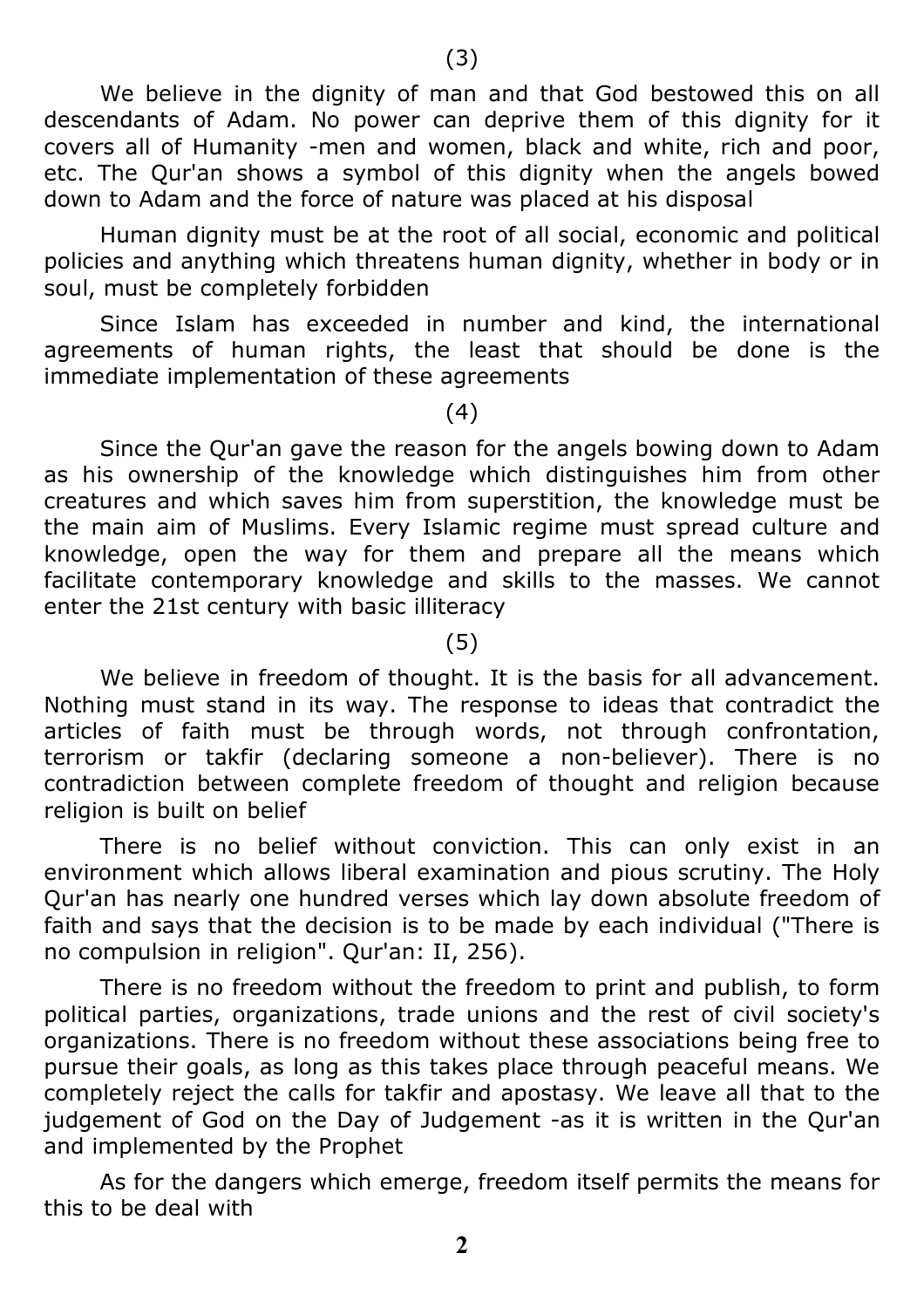Justice must be the basis for dealings between rulers and ruled, seniors and juniors, capitalists and workers, men and women, etc., because all things in the spheres of work and relations can only be stable when based on justice. Specific groups cannot be given powers which enable them to affect the rights of others. This is a kind of injustice which is similar to unbelief and it should not be allowed

#### (7)

The real challenge facing Muslim countries today is economic, military, political and social backwardness. Putting an end to this backwardness can only be done by making "development" a cultural battle that takes place under the banner of Islam, because "development" is what is required of "Jihad". Every individual must be mobilized for this battle -from planning to following up and evaluating it. This development must be Humanitarian. It should start with the justice which can be achieved and reach the abundance which is required. Only faith produces the free energy required and channels it into development and overcoming obstacles without the need for the investments which make room for following the footsteps or being the hostages of the big states

Any attempt at development which submits to the claims of the World Bank or imitates European or American examples will only bring more backwardness, clashes and conflicts. In the same way, any attempt at development which is laid down by governments or experts without the participation of the masses and is not founded on faith, or which aims to further the interests of the few at the expense of the broad masses, is a development doomed to failure

#### (8)

The typical image of the contemporary Muslim is that which has been usually characterized negativity, attachment to the past, concentration on rituals and slogans, is not the picture of the Muslim in the days of the Prophet. The difference is because the short period time of the Prophetic message and the rightly guided Caliphs was not long enough (50 years) to deepen the roots of the Muslim personality. This was followed by the mordacious kings and the collapse of the Caliphate and the enclosure of the door of ijtihad (free thought) for more than a thousand years. Ignorance and oppression triumphed. All of this led to the image that is known today. This image is accepted by religious institutions and political regimes for reasons related to short sightedness, or the desire to secure vested interests.

We completely reject this picture and we strive for an Islamic Revival.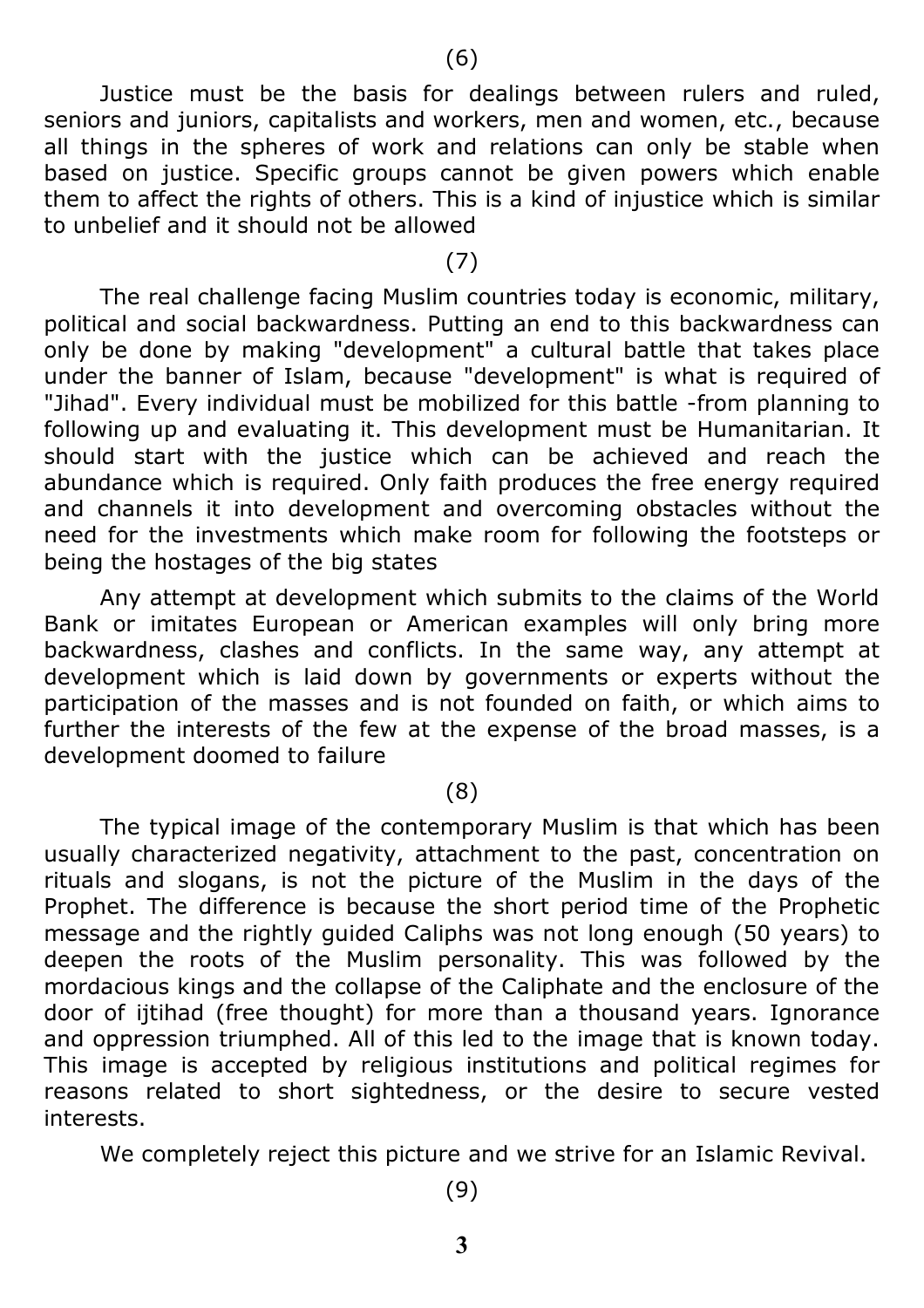No Islamic revival can be achieved without a direct return to the Holy Qur'an and a reexamination of the Sunna. It must be freed from interpretations which were put by ancestors who were influenced by the spirit of their age, the dominance of ignorance, the tyranny of rulers and the difficulties in research and study. This has affected the interpretations of the Qur'an, the rules of Fiqh (jurisprudence) and the arts of Hadith (traditions of the Prophet). This has instilled notions which are narrow and contrary to the spirit of Islam. Islam was originally a call to save the people from darkness and bring them to the light, for the darkness to be replaced "The Book and the Balance" -in other words, knowledge and justice- in place of ignorance and injustice. It was also a call for the spreading of the values of good, justice, freedom, etc., which are the spirit of Islam. The rituals and slogans are the body of Islam, restricting one's self to these, is a celebration of a body without a soul. However, interpretation of the Qur'an is not -now- the important matter. The important matter is -as the Prophet said- to revolutionize the Qur'an

#### (10)

There is a fundamental truth, even if it has been hidden by dense fog. Each generation must live its own time without transgressing the supreme values of Islam. The social development of nations and peoples is like the physical development of individuals, it is a sign of health and an implementation of the universality of Islam, its objectivity and its suitability for every time and place

Islam does not monopolize wisdom, in fact it praises it wherever it is exist Islam accepts all expertise and presents its own. From this we can see that the propensity for a narrow isolationist position, taking the example of a long-gone society as the best example, intolerance of developments in arts and literature, the backward view of women and their imprisonment behind walls… all this contradicts the essence of Islam, its universality and its suitability for every time and place. It also contradicts what Almighty God wanted when He said ("O mankind: We created you from a male and a female, and made you into nations and tribes that you may know each other. Verily the most honoured of you in the sight of Allah is the most righteous of you". Qur'an: XLIX, 13)

There is no fear that the Muslim person will be dissolved in contemporary civilization because he is deeply connected to God and the Prophet with certain values which curb his whims and prevent him from slipping away.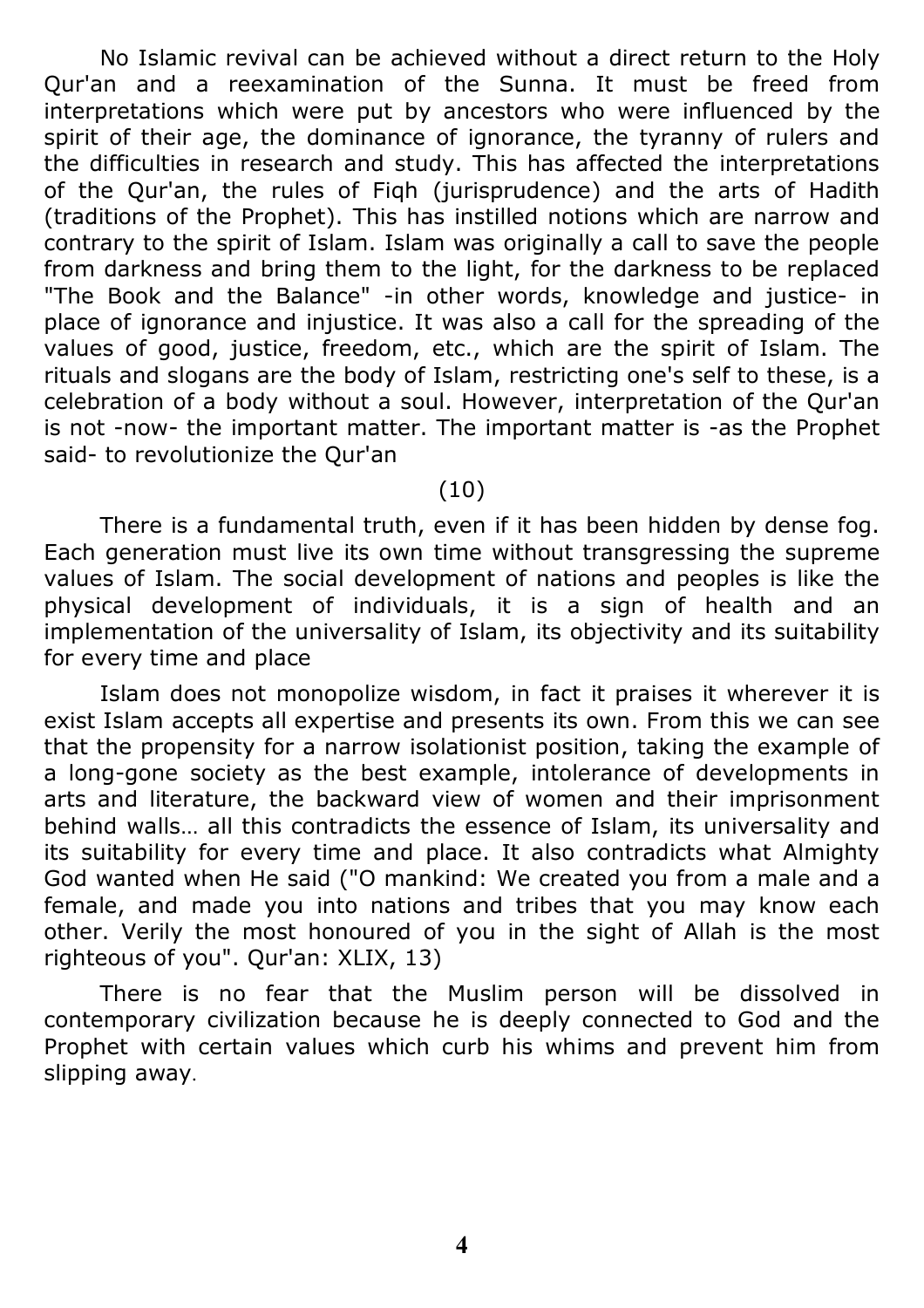### **An Experiment of Islamic Renovation The "Call for Islamic Revival"**

#### **By**

### **Gamal El Banna**

The first reference to the idea of an Islamic revival appeared in the chapter on "A new understanding of religion" in the book "New Democracy" produced by Gamal El Banna in 1946. He criticized the wave of enthusiasm that followed the rise of the Moslem Brotherhood at the time. He warned them "not to believe in faith, but to believe in the human being". His idea was further developed in his call for revival: "Islam targeted the human being, but the Muslim scholars targeted Islam".

However, the developments that followed upon that book, especially the military coup led by Abdel Nasser did not provide the adequate climate for that call to thrive. Furthermore, Gamal El Banna himself was throughout the fifties and sixties preoccupied with trade unionism before he returned again to the issue of Islam. And yet in 1952 he produced his book "The responsibility of decadence between the peoples and the rulers, as explained in the Holy Koran."

He also founded the Egyptian association for the care of prisoners and their families (1953-1955), which created a revolution in the reform of prison conditions and resulted in a confrontation with the authorities. However he returned to Islamic topics in the eighties and when he produced a number of Islamic books addressing various Islamic issues such as (Islam and rationalism) and (No and no again.. No to the imitating scholars and no to pretentious advocates of enlightenment), in addition to several studies of contemporary Islamic propositions (Islamic movements: pros and cons) and (A message to Islamic advocates) etc. He concluded those studies with his main work entitled (Towards a new Islamic jurisprudence) in three volumes in which he criticized fundamentalist Fikh and called for a new one, the foundations of which he presented in the third volume.

The call for Islamic revival is a very unique and distinct call from all the rest because of the following reasons:

First: The call for Islamic revival believes in openness and interaction with all cultures, knowledge and civilizations, not from a position of weakness or imitation or fabrication or selectivity, but on an original Koranic base. Gamal El Banna demonstrated that the Koran considers wisdom to be one of the origins of Islam side by side with El Kitab (The Book). He elaborated that this attitude opens up a wide horizon for acquiring knowledge and inspiration from all available sources. It also allows us to draw on all cultures and civilizations, including a different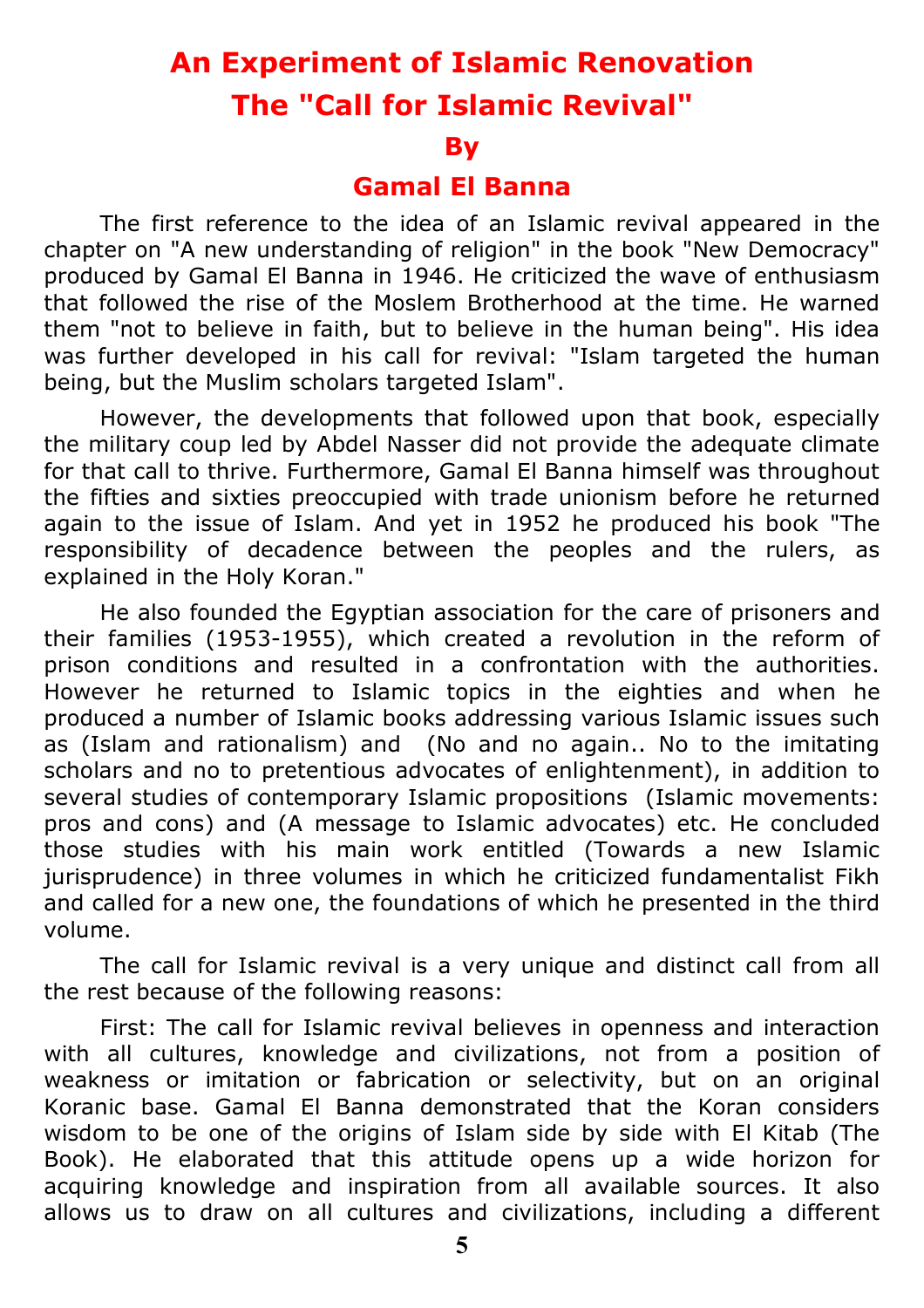attitude towards women, art, economics and politics. This, he claims, is precisely what Muslims did during the time of their renaissance before the door of Iitihad was closed.

In addition to that creative, open approach towards the original principles of the religion, Gamal El Banna's all encompassing culture and knowledge supported this approach further. Since the publication of his first book (Three obstacles on the way to Glory: Ignorance, poverty and illness) in 1945 he never stopped reading. His readings included both old and contemporary European political thought, socialism and the history of popular and reformist movements etc. It is here that Gamal El Banna differs much from traditional Islamic advocates, whose culture is limited to old Islamic references or the "heritage" in the interpretation of Hadith and Fikh.

The publications of Gamal El Banna included a 300-page book on the (Birth and decline of the Weimar Republic) and another on (Workers' opposition during the time of Lenin) which was originally written by Ms. Kolontai. Gamal El Banna translated the book, adding to it an elaborate introduction that is almost as long as the original book. Among his other publications are a book on the history of workers' movements in Egypt (700 pages), a textbook in three volumes on trade union rights and liberties in addition to a book that documents his experience in prison reform and providing care for prisoners.

Second: The call for Islamic revival is a radical one. It is not a call for a partial reform or an attempt at patching up traditional Islamic knowledge. On the contrary, it puts aside all ancient and old knowledge, which is usually considered the reference for all Islamic advocacy and refers directly to the Koran without adherence to any of the acknowledged or traditional interpretations. It laid different foundations for Fikh other than those set by El Shafei, and formulated objectives for Islamic jurisprudence other than those proposed by El Shatbi and proposed an original theory of Sunni revelation that avoided the crisis of Sunna, which has dominated Islamic thought and Fikh for a long time. Only a call for an Islamic revival could have forwarded this , since all other Islamic scholars were one way or the other associated with fundamentalist thought or other contemporary traditional schools or disciplines, foremost "religious institutions" such as El Azhar in Egypt and Hozat in Iran etc. Furthermore many of those schools were associated with the ruling regimes.

Third: This radical renovation, which constitutes a revolution in Islamic thought, can hardly be charged with any of the many charges that are usually attributed to "innovators". Such charges range from being spies or fascinated by the West, superficiality of analysis or lack of mastery of the subject. Gamal El Banna comes from a family that is well established and renowned in Isamic advocacy. All through his life he maintained a clean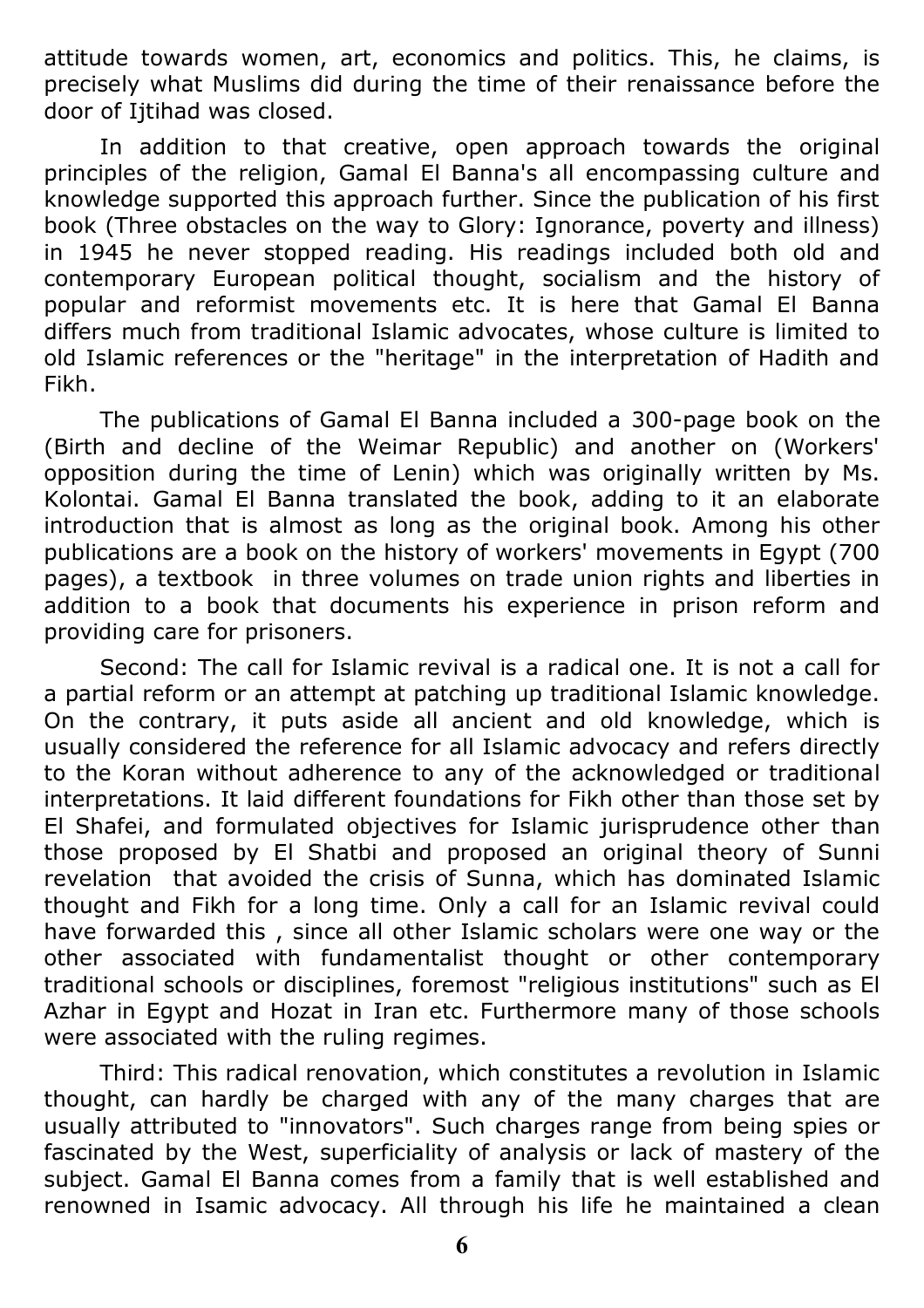record and based his ideas on evidence that drew on the Koran, on common sense and logic and life realities. Furthermore he is a self sufficient and independent man with no ambition for high rank positions or posts since God almighty granted him the financial resources that saved him the need for work, that provided him with financial security and enabled him to cover the expenses of his writings and advocacy.

It is therefore that his writings can be only challenged by ignoring and withholding them.

The fact of the matter is that the Call for Islamic Revival is the only call that offers a comprehensive cultural Islamic plan. It addresses every aspect of society, each in a separate book that demonstrates an original vision on women, trade unions, economy poletics etc. All those visions are derived from a single original source and hence are free of fabrication and contradictions.

In addition to his Islamic books (about 40 in number) Gamal El Banna produced the following publications during the period 2001-2002.

- 1. Strategy for Islamic Da'awa (advocacy) in the 21st century as foreseen in the Call for Islamic Revival.
- 2. Our first demand is FREEDOM.
- 3. Revolutionizing the Koran.
- 4. Plurality in a Moslem society.
- 5. The veil.

Also forthcoming is a book entitled "Islam: a religion and a nation.. not a religion and a state". It settles the issue of governance in Islam, which has created much debate and controversy for long periods of time.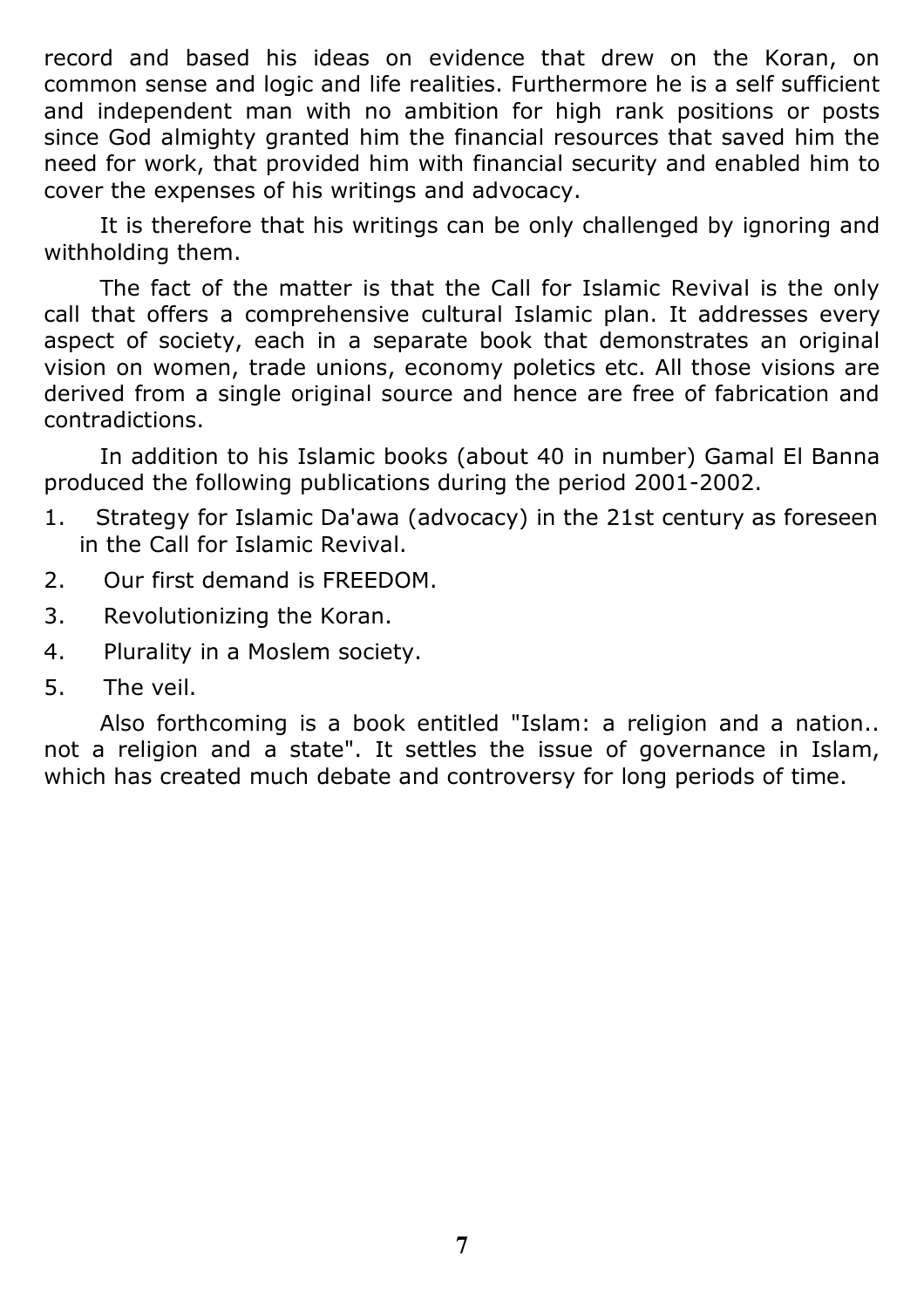## **The Islamic Renaissance Fellowship A position paper by Gamal Al-Banna English Rendition by Mohamed El-Assal, Ph.D.**

2007

-I-

The starting point of the Islamic Renaissance Fellowship (IRF), as well as its pivotal idea, is the "deputized human" on earth. In the allegory of creation, almighty God, in His divine wisdom, made the human to be His "khalifa," literally successor or vice regent on earth. In Islam as a strict monotheistic religion, this is the highest honor bestowed upon any creature, indeed. And in order to affirm that honor, God ordered the angels to prostrate themselves to Adam, where prostration is never performed except to God alone.

Thus, Adam was created from the earthen clay to signify his affinity with the earth, and as God breathed life into Adam, He instilled in him awareness, passion, conscience, and will. Then God "taught him the names of all things," a figurative expression referring to equipping him with the keys to knowledge: mind, passion and rationality. In turn, the earth was created as a most unique planet among the millions of heavenly bodies: having temperate environment; surrounded by oceans; festooned with rivers, lakes, valleys and high rising mountains that are laden with treasures and minerals; and populated by a most fecund animal and plant kingdoms. All what is on earth is indeed capable of satisfying all human needs, and more.

In this context, Islam came to guide the deputized human toward establishing a just society that enables humans to perform righteous deeds for the optimum utilization of the earth, without molesting or ruining it. The Qur'an contains numerous verses that associate "belief with performing constructive deeds" (Ieeman wa al-amal essalih." Thus, Islam, is the means for guidance, and not a goal in itself.

-II-

Prophet Muhammad understood that fact very well, as he endeavored to establish on this earth, in Medina, a society that provided humans with splendor and dignity; and he instituted the values required for such a society, which revolved around equality, where all Muslims are "like the teeth of a comb," with no one above the law. The prophet himself applied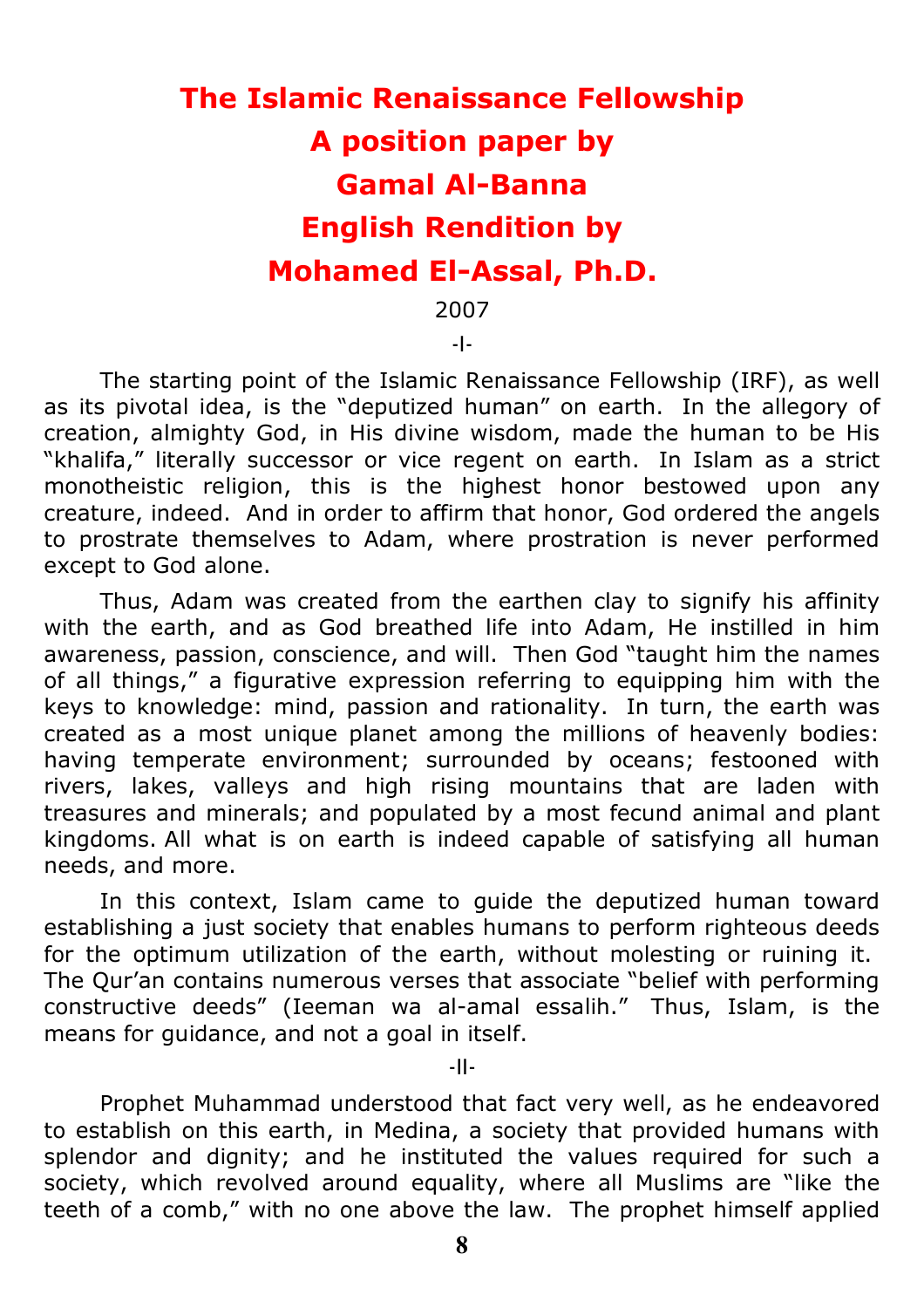tort law upon himself, like anybody else. Each and every one had equal rights and obligations, be they black or white, men or women, rich or poor. The established system of law and order ensured peace and security, dispelled hostility and discord, and precluded the need for neither police nor prisons; and the "zakah," which was instituted as an obligatory contribution of 2.5% by the rich and able to provide for the poor and the needy, created a most cohesive social welfare system. That Medina society was truly an "Islam for humans," consistent with the grand design of making humans God's deputies (khulaf'a) to inherit the earth.

In such a society, there was no need to promulgate a separate Magna Carta or a Human Rights document, for human rights as we now know them existed as the prevalent ethos permeating every aspect of social life. Once more, the Medina's "Islam for the benefit of humans" was a practical example of how humans can fulfill the promise of being the inheritors of the earth, and actually live in a cohesive society organized around equality, justice, compassion, fellowship and an environmentallyfriendly sufficiency.

-III-

However, that ideal Medina society did not last but a quarter of a century: ten years with the prophet, two years under the first Caliph, Abou Bakr, and ten years under the second Caliph, Omar who preferred to be called "Guardian of the Believers" (Ameeral-Mu'mineen), instead of Caliph. The dagger thrust in him in an assassination attempt seemed to have also dealt a mortal blow to the entire Medina society, particularly with the deviation of the third Caliph, Othman, from the firmly established principles and ideals affirmed by his two predecessors. The feuds, hostilities and mutinous attacks that followed led to the horrendous assassination of Caliph Othman while he was reading the Qur'an, and the chopping of his wife's fingers as she tried to deflect the assassins' blows. A cruel civil war soon ensued, where in the "Battle of the Camel," Muslims surrounding the howdah of the Honorable Aisha were directing their swords and arrows against the other Muslims in order to defend it; and in the Siffain battle, Muslims were fighting each other. The assassination of the fourth Caliph, Ali Ibn Abi Talib, while he was trying to reestablish that ideal "Islamic society for the benefit of humans," brought an end to that era at year 40 AH (After Hegira, the year marking the beginning of the Islamic calendar in 660 AD). In that year, Muawiya Ibn Abi Sufyan established the Umayyad dynasty, a despotic Caliphate rule, not in the least dissimilar to the worst of the Roman and the Persian empires: authoritarian, tyrannical and hereditary. It was from then on that the hitherto established "Islam for the benefit of humans" was subverted to an "Islam for the Sultan" with the establishment of that hereditary Caliphate institution that lasted until Mustafa Kamal Ataturk terminated it in 1924.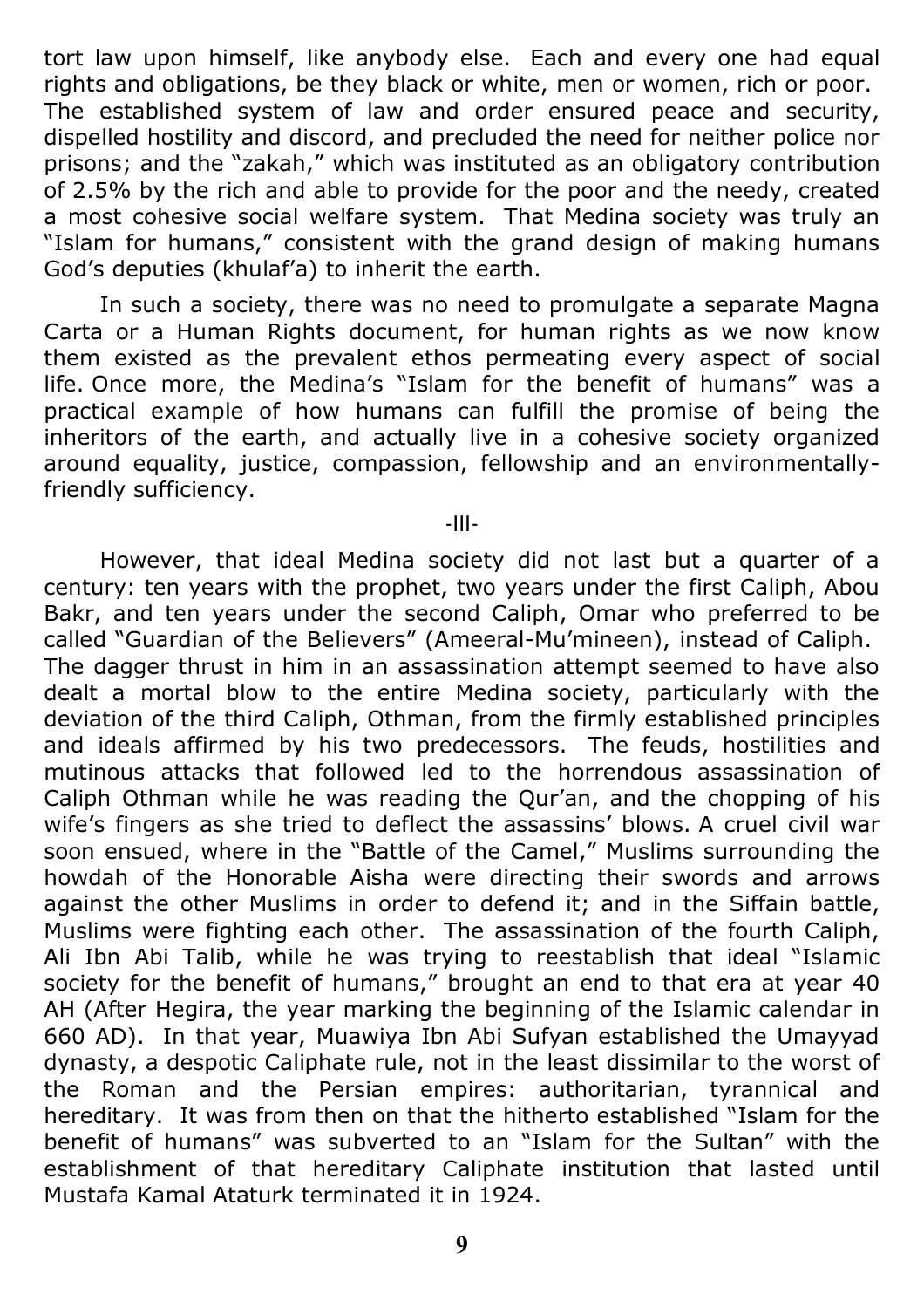There were many reasons for that setback. In addition to the subversion of the Medina principles mentioned above, millions of the entrenched elements in the societies through which Islam rapidly expanded not only endorsed the new religion due to its simplicity and tolerance, but also occupied the highest ranks in its academic circles, and assumed leading scholarly roles in most all religious areas including interpretation of the Qur'an, Arabic literature, "fiqh," (Islamic jurisprudence) and "hadeeth," (collection and documentation of the sayings of the prophet). But most of those scholars unwittingly introduced into their scholarships ideas and understandings from their civilizations, thus distancing Islam from its simplicity and authentic spirit, and resulted in the rise of numerous factions, divisions and congregations, some of which were goaded and further fragmented by the inclusion of warped translations of some Greek philosophies in the Abbasid period. There were also some malicious efforts to adulterate Islam itself.

-V-

In the course of the centuries that followed, a traditional "Islam for the Sultan" body of knowledge was accumulating until it became throughout the years a petrified and hardened reality, resulting in what is now called "Islam al-Sunna wal gama'a," meaning the unanimously agreed upon traditional, or "salafi," Islamic jurisprudence, beliefs, creed and doctrine, that everybody must follow and no one dare to depart from or improve upon. The "salafi" Imams and scholars who devised that literature were sanctified and their thoughts were reified as a sacred text until the early Islamic renaissance movement by Jamal al-Din al-Afghani and his students in the late nineteenth and early twentieth centuries.

-VI-

The Islamic renaissance movement was not able to do away with that petrified thought, however, mainly because the reformers were bogged down by the assaults of European colonialism, which imposed itself on the Muslim world, and tried to weaken it and to enfeeble the Arabic language. Thus, the Islamic reform efforts by Al-Afghani and his colleagues were sapped and deflected by their concentration on fighting the menacing colonialism, and that left the arena to the entrenched "salafi" figures and their archaic institutions to not only overshadow the budding renaissance movement, but to also monopolize religious activities and claim to be the only ones representing Islam. On the other hand, the intelligentsia in Islamic societies did not contribute much to the Islamic renaissance efforts, as many of them were not versed in Islamic thought or jurisprudence, and some committed themselves to socialistic or nationalistic orientations which they propagated from their academic pulpits or media platforms, especially when they were appointed as functionaries by the state.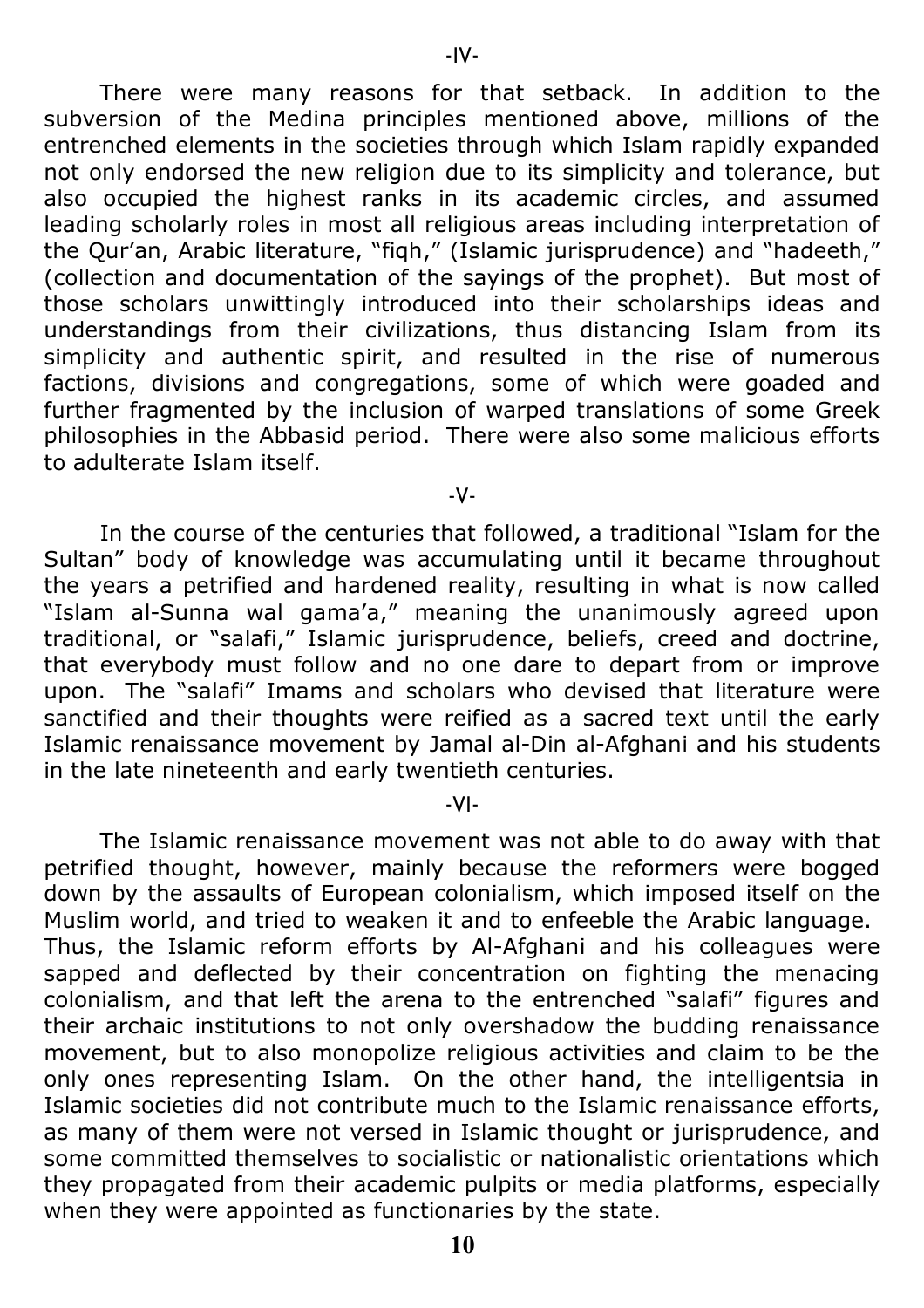It was therefore incumbent upon The Islamic Renaissance Fellowship to carry out the Islamic renaissance mission, and to reorient and reorganize current Islamic thought and practice. Thus, in 1946, the founder of the IRF, Mr. Gamal Al-Banna, issued the book titled "A New Democracy," in which he dedicated a section to "A New Understanding of Religion" that was mainly critical of the Muslim Brothers and their supporters, who were then at the peak their strength. He implored them in that section to not concentrate mainly on dogmatic slogans, but rather to focus on the "Islam for Humans" themes and ideas which he formulated. That central theme of "Islam for Humans" continued since then, lasting for sixty years in a state of formulation and reformulation until it became full fledged in the year 2000 with the issuing of the book "Nahw Fiqh Jadeed," or Toward a New Islamic Jurisprudence.

The first step was to highlight the pivotal principle of "Islam for humans" as inheritors of the earth, and to provide ample supporting evidence of that central principle from the Qur'an; and then to show that the prophet actually applied these principles in the Medina society in the short time it lasted under him, as well as under the first two Caliphs Abou Bakr and Omar. Every effort was exerted to clarify by supporting evidence that the Medina society was in fact based on equality and justice, and provided the individual with utmost safety and security.

Afterwards, it was shown how the "Islam for humans" Medina society ended 40 years after its establishment, when Muawiya Ibn Abi Sufyan established his despotic, authoritarian and hereditary rule, which he misleadingly called an Islamic Caliphate, as mentioned above.

The goal of the Islamic Renaissance Fellowship is to return to the principles of the Medina society, particularly that it considers the modern age to be conducive to the re-establishment of such a society through the reconstruction of Islamic knowledge and information along the lines of "Islam for humans," instead of the hitherto prevalent "Islam for the Sultan." In order to pave the way toward that goal, the IRF issued a number of books that explain the bases for the new reconstruction and the principles underlying it.

These books include more than thirty volumes dealing with such aspects as politics, women, freedom of belief and freedom of expression, prevalent Islamic movements, prevalent Islamic Creed, "Tafseer," or interpretation, and "Hadeeth," or the sayings of the prophet.

-VII-

The principles of the "Islam for humans" endorsed by the IRF, as gleaned from the Qur'an, are as follows:

(1) The goal of Islam is to enable the "deputized humankind" to inherit the earth. As such, Islam is not a goal in itself, but rather the means to attain that goal.